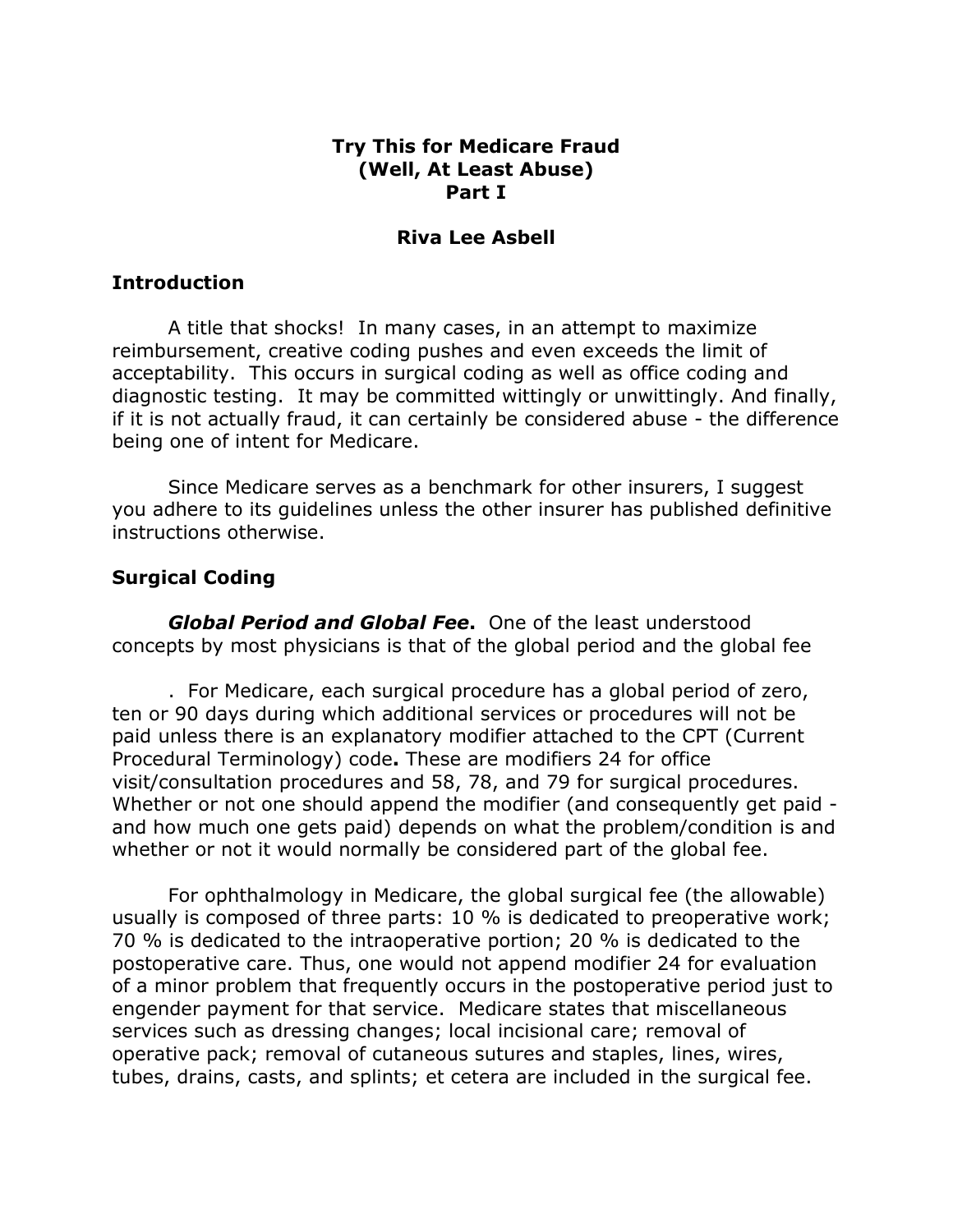**National Correct Coding Initiative.** The code edit pairs in the NCCI (affectionately known as the bundles) were, to a large extent, implemented due to fragmenting of codes when billing and other abusive practices. Never unbundle a code simply because you do not agree with it. There are mechanisms to do this (use of modifiers 25 and 59), but there should be a valid medical reason.

**Unlisted Codes.** For the varying categories in ophthalmology for CPT there are unlisted codes such as 67599, unlisted procedure, orbit; 67399 unlisted procedure, extraocular muscle etc.

The CPT instructions were modified in 2002 to read as follows: Select the name of the procedure or service that accurately identifies the service performed. Do not select a CPT code that merely approximates the service provided. If no such procedure or service exists, then report the service using the appropriate unlisted procedure or service code. In surgery, it may be an operation; in medicine, a diagnostic or therapeutic procedure; in radiology, a radiograph.

As unappealing as it may be due to the many problems associated with using unlisted codes, one must, nevertheless, use them when appropriate.

**Retina.** One of the more creative little fraudulent coding tricks I have come across is billing for the second session of panretinal photocoagulation as the first session in order to bill the focal laser on the first session, even though both were performed at the first session. Focal and panretinal photocoagulation are bundled when performed on the same eye at the same session and that bundle should not be broken.

Another area that is very grey is the when to bill for a diagnostic test as bilateral and when as unilateral. This depends on medical necessity. Special ophthalmoscopic diagnostic tests may be unilateral (each eye is paid separately), such as extended ophthalmoscopy (CPT procedure codes 92225, 92226) or bilateral (one amount is paid for both eyes - 92250 fundus photography). There must be medical necessity (i.e. symptoms, findings, complaints) for each eye if the test is going to be billed for each eye. For example, there is medical necessity for examination by extended ophthalmoscopy for following a choroidal nevus in the given eye; however, in the absence of symptoms there would be no medical necessity for performing the test in the other eye (even though it is good medical practice).

Most retinal lasers include the phrase "one or more sessions". Do not unbundle the second or following sessions when performed in the global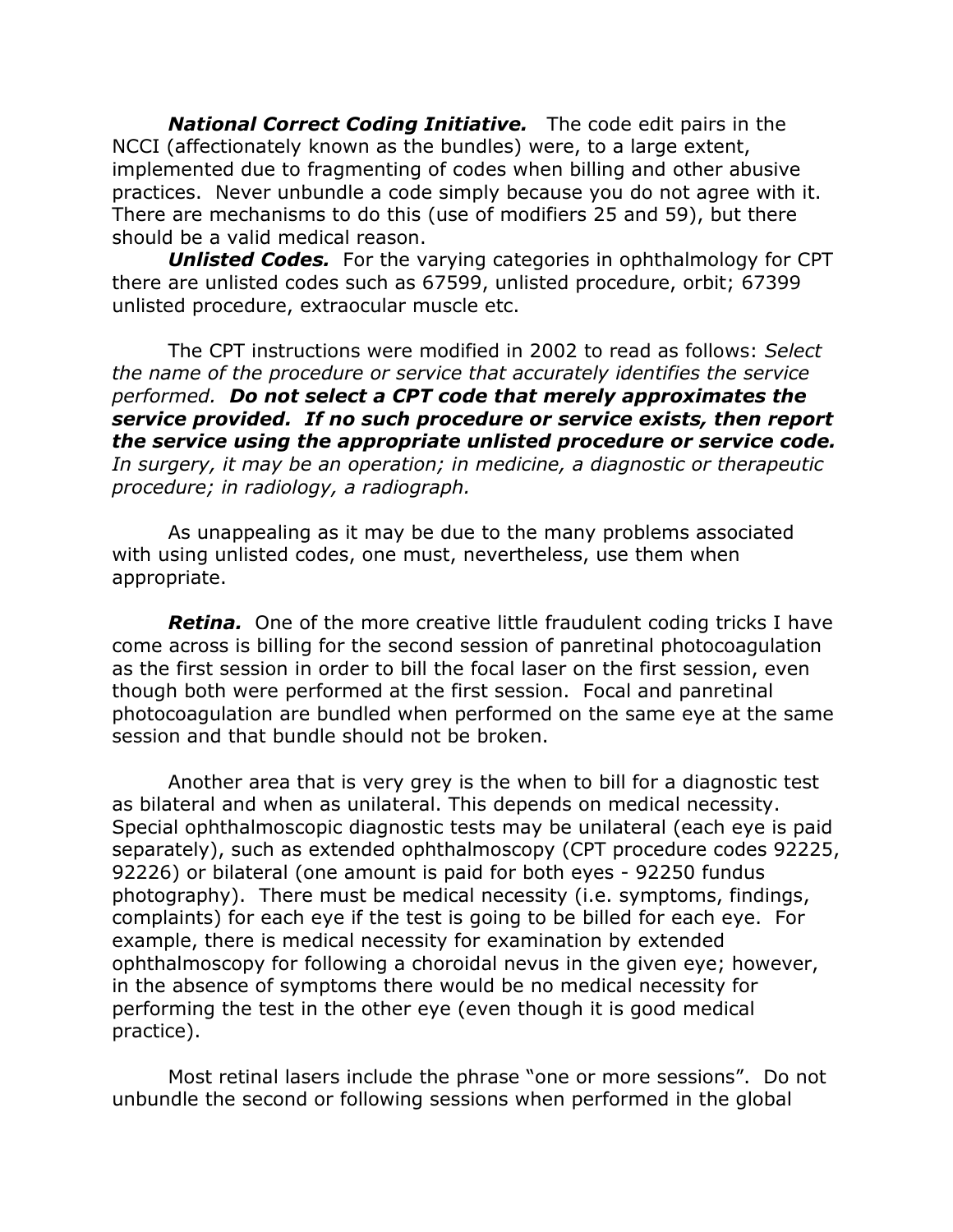period (90 days except for ocular photodynamic therapy which has a global period of zero days).

**Oculoplastics.** There is probably more erroneous creative coding in oculoplastics than in any of the other subspecialties in ophthalmology - and, for several reasons.

First, the societies have been tardy in obtaining new procedure codes for the work being performed, so when someone attempts to code these complicated procedures the codes simply are not there. Using a rhytidectomy code for a SMAS procedure will render the procedure not paid by Medicare since it is considered a cosmetic surgery code. No one likes to use the unlisted codes since it pulls the claim out of the queue for payment and you wait and wait and wait some more. Example: CPT code for insertion of a gold weight was just given a code in 2004 even though the procedure has been performed for 25 years or so.

Next, there is a marked scarcity of good coding courses in oculoplastics and many put out a lot of erroneous information - well intended but erroneous. So most of the information is passed down from preceptors in fellowships or colleagues who are really not trained in coding and are judging by the fact that they have been paid.

Lastly, complex oculoplastic procedures are among the most difficult to code in ophthalmology and often unfairly under-compensated (at least in my opinion) - tending to spawn even more Acreativeness@. Don not fall into the trap! Here are some things to watch out for:

-Billing orbitotomies with fracture repairs (now bundled for Medicare due to abusive practices)

-Using the high level reconstructive codes for procedures which are not those being performed (ie, 15732 Muscle, myocutaneous, or fasciocutaneous flap; head and neck (eg, temporalis, masseter muscle, sternocleidomastoid, levator scapulae) and 15756 Free muscle or myocutaneous flap with microvascular anastomosis). Most of the time that I have seen these codes used the proper codes would have been for a rotation flap (14060), eyelid reconstruction procedures (67961, 67966) and Hughes and/or Cutler-Beard procedures (67971, 67973, 67974).

**Cornea.** Pterygium surgery is so undervalued and now the use of amniotic membrane is bundled with it and cannot be billed separately. There is supposed to be a re-evaluation this year and we will have to hope for the best. Meanwhile, do not bill 65420 (Excision or transposition of pterygium, without graft) + 68320 (Conjunctivoplasty, with conjunctival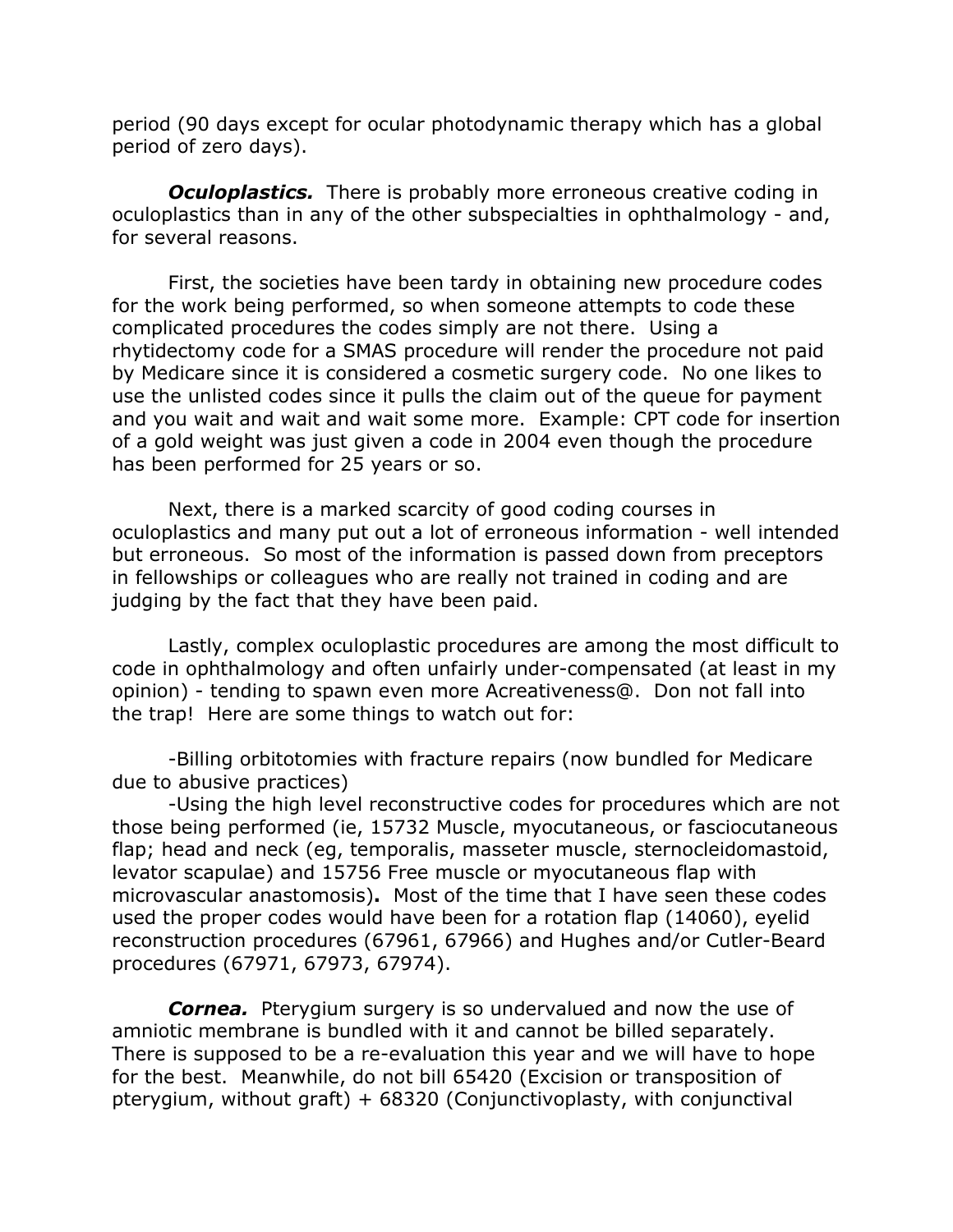graft or extensive rearrangement) when a conjunctival graft is performed with pterygium surgery. The correct code is 65426 (Excision or transposition of pterygium; with graft)

Do not use code 68371 (Harvesting conjunctival autograft, living donor) with the above mentioned surgeries. This code is for harvesting limbal stem cell grafts from a donor (not the patient).

Do not use the term excisional biopsy. In coding terms it is either a biopsy or an excision - and it is better to code the excision. This applies to all lesions when there is a code for biopsy and other code(s) for excision. For Medicare, the codes 65400 and 65410 are bundled; however, if a lesion other than the lesion being excised is being biopsied, then you need to append modifier 59 to differentiate them.

**Pediatrics.** Using the transposition code (67320 Transposition procedure eg, for paretic extraocular muscle), any extraocular muscle (specify) (List separately in addition to code for primary procedure) for raising or lowering the insertions of muscles when correction of A or V patterns is an improper use of the code. This is for procedures used to aid functioning when there is a paretic muscle(s).

Procedure code 67332 (Strabismus surgery on patient with scarring of extraocular muscles (eg, prior ocular injury, strabismus or retinal detachment surgery) or restrictive myopathy (eg, dysthyroid ophthalmopathy) should not be used unless the surgery or trauma occurred on the eye being operated on. Although bilateral surgery may be performed, it does not necessarily follow that the code should be used for each eye, even though it may be when applicable.

**Glaucoma.** I have had innumerable inquiries on whether one can use both 66172 and 66250 when performing a trabeculectomy in the presence of scarring. No, you should not. Reimbursement for code 66172 encompasses the difficulties encountered from previous surgery in that area.

There is no CPT code for suture lysis - and do not use 66250. In fact, it=s probably not a good idea to bill it at all since any type of suture removal by the surgeon is considered part of the global surgery, but since there is no appropriate code one would have to use 66999.

When a CPT description includes the phrase "one or more sessions" or "one or more stages" do not bill for additional repeat procedures within the global period.